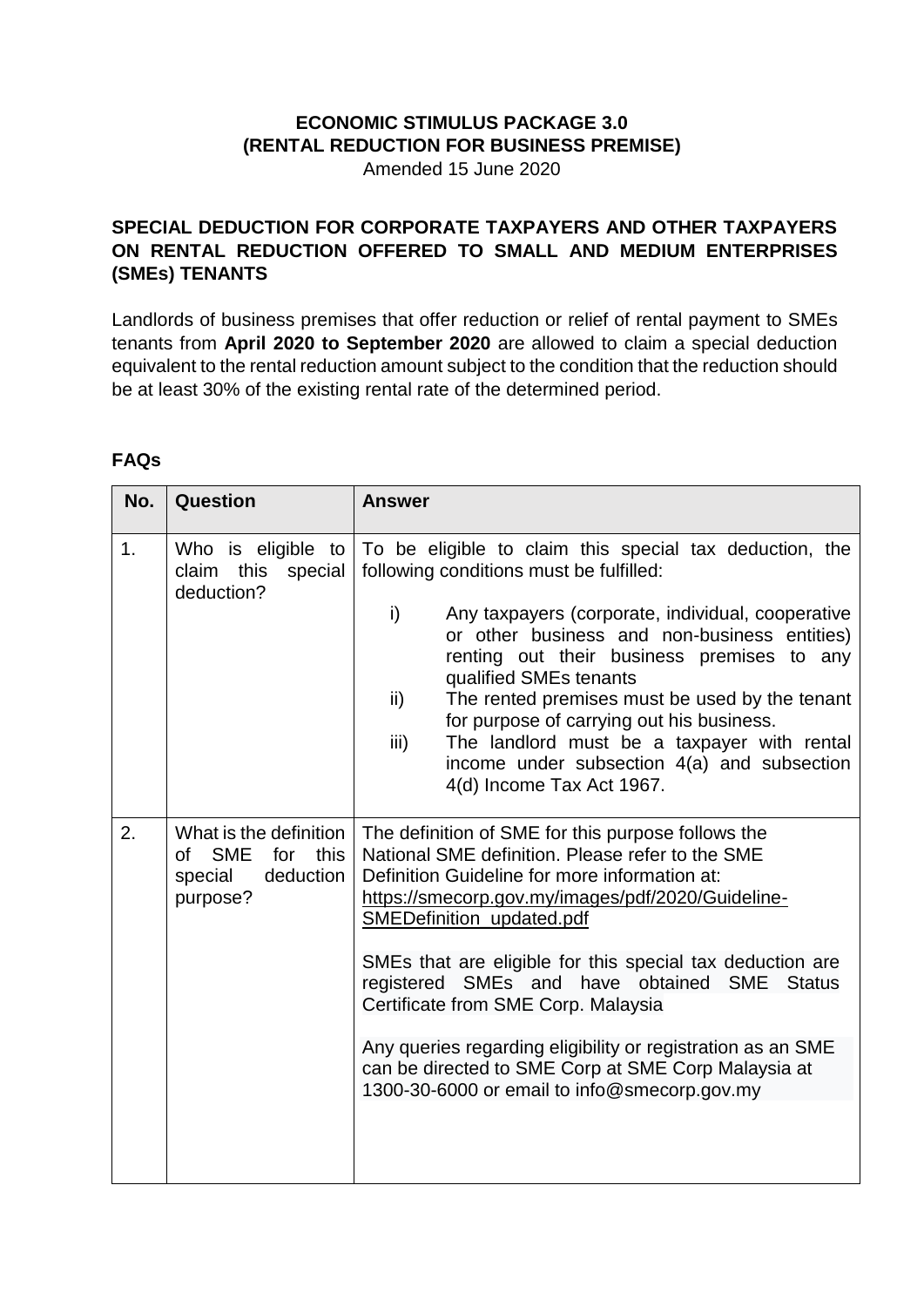| No. | <b>Question</b>                                                                                                                                                                 | <b>Answer</b>                                                                                                                                                                                                                                                                                                                                                                                                                                                    |
|-----|---------------------------------------------------------------------------------------------------------------------------------------------------------------------------------|------------------------------------------------------------------------------------------------------------------------------------------------------------------------------------------------------------------------------------------------------------------------------------------------------------------------------------------------------------------------------------------------------------------------------------------------------------------|
| 3.  | Can<br>a company<br>claim the deduction<br>if the tenant is a<br>company excluded<br>from National SME<br>definition<br>under<br><b>SME Guideline?</b>                          | The landlord is not eligible for this special deduction.<br>A tenant is not considered as SMEs t according to SME<br>Guideline as follows:<br>1. Entities that are public-listed on the main board; and<br>2. Subsidiaries of:<br>a) Publicly-listed companies on the main board;<br>b) Multinational corporations (MNCs);<br>c) Government-linked companies (GLCs);<br>d) Syarikat Menteri Kewangan Diperbadankan<br>(MKDs); and<br>e) State-owned enterprises. |
| 4.  | If my company rents<br>out premise to a<br>related company,<br>would my company<br>qualify for<br>this<br>special deduction?                                                    | If the tenant qualifies as SME as defined in question 2<br>above, the company (landlord) would be eligible to claim<br>the Special Deduction.<br>However, if the SME falls under the categories of exclusion<br>from National SME definition under SME Guideline, the<br>company (landlord) is not eligible for this special deduction.<br>Please refer to Question 2 & 3 above.                                                                                 |
| 5.  | What is the meaning<br>business<br>οf<br>premises<br>for<br>this<br>purpose?                                                                                                    | Business premises for this purpose means all premises<br>used for carrying out a business.<br>Example: Office, workshop, warehouse, childcare and<br>rented lot/bazar/booth/stall.<br>However, rental of a residential house used for both<br>residential and business is excluded.                                                                                                                                                                              |
| 6.  | this<br>special<br>ls.<br>deduction applicable<br>to rental of other<br>than premises such<br>machines,<br><b>as</b><br>parking<br>spaces,<br>telecommunication<br>towers etc.? | This special deduction is for rental of business premises<br>only. The rented business premises must be used for the<br>purpose of carrying out a business.                                                                                                                                                                                                                                                                                                      |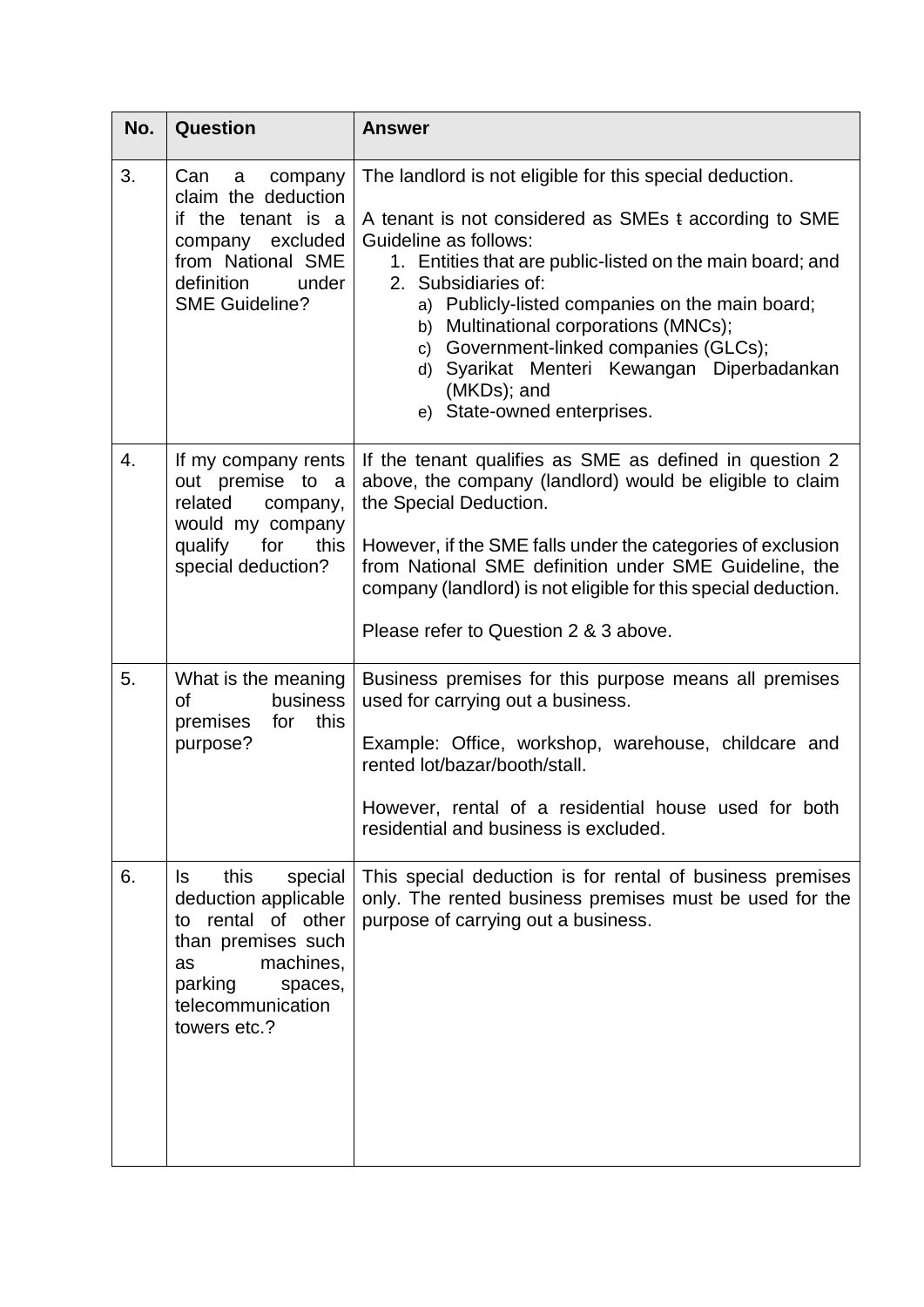| No. | Question                                                                                                                     | <b>Answer</b>                                                                                                                                                                                                                |                                                                                                                                                 |                                                |                                      |  |  |  |  |  |  |  |  |  |  |
|-----|------------------------------------------------------------------------------------------------------------------------------|------------------------------------------------------------------------------------------------------------------------------------------------------------------------------------------------------------------------------|-------------------------------------------------------------------------------------------------------------------------------------------------|------------------------------------------------|--------------------------------------|--|--|--|--|--|--|--|--|--|--|
| 7.  | What is the minimum<br>required<br>rental<br>reduction in order for<br>the landlord to enjoy<br>the<br>special<br>deduction? | The minimum required rental reduction must be at least 30%<br>from the existing monthly rental rate.                                                                                                                         |                                                                                                                                                 |                                                |                                      |  |  |  |  |  |  |  |  |  |  |
| 8.  | What is the special<br>deduction amount?                                                                                     |                                                                                                                                                                                                                              | The special deduction amount is equivalent to the amount<br>of monthly rental reduction offered by the landlord to the<br>eligible SME tenants. |                                                |                                      |  |  |  |  |  |  |  |  |  |  |
| 9.  | Which<br>period<br>is<br>for<br>this<br>eligible<br>special deduction?                                                       | This special deduction is for a period of rental reduction<br>offered from April 2020 until September 2020.                                                                                                                  |                                                                                                                                                 |                                                |                                      |  |  |  |  |  |  |  |  |  |  |
| 10. | How is this special<br>deduction granted?                                                                                    | This special deduction will be granted under Income Tax<br>Rules.<br>Example of deduction calculation:                                                                                                                       |                                                                                                                                                 |                                                |                                      |  |  |  |  |  |  |  |  |  |  |
|     |                                                                                                                              | A Sdn. Bhd rents a shop lot to B which is an eligible SME for<br>RM5,000 a month (RM60,000 yearly). A Sdn. Bhd. has<br>agreed to offer rental reduction to B for the month April until<br>September 2020 of RM2,500 a month. |                                                                                                                                                 |                                                |                                      |  |  |  |  |  |  |  |  |  |  |
|     |                                                                                                                              |                                                                                                                                                                                                                              |                                                                                                                                                 | <b>Without</b><br>special<br>deduction<br>(RM) | <b>With</b><br><b>s</b><br>deduction |  |  |  |  |  |  |  |  |  |  |
|     |                                                                                                                              | Monthly<br>rental<br>income                                                                                                                                                                                                  |                                                                                                                                                 | 5,000                                          | 5,000                                |  |  |  |  |  |  |  |  |  |  |
|     |                                                                                                                              | Annual<br>rental<br>income                                                                                                                                                                                                   |                                                                                                                                                 | 60,000                                         | 60,000                               |  |  |  |  |  |  |  |  |  |  |
|     |                                                                                                                              | Rental reduction<br>of 50% for April<br>until September<br>2020                                                                                                                                                              | RM5,000<br>x 50% x 6<br>months                                                                                                                  | (15,000)                                       | (15,000)                             |  |  |  |  |  |  |  |  |  |  |
|     |                                                                                                                              | Annual<br>gross<br>rental income                                                                                                                                                                                             |                                                                                                                                                 | 45,000                                         | 45,000                               |  |  |  |  |  |  |  |  |  |  |
|     |                                                                                                                              | Special<br>deduction <sup>1</sup>                                                                                                                                                                                            | RM2,500<br>$x_6$<br>months                                                                                                                      |                                                | (15,000)                             |  |  |  |  |  |  |  |  |  |  |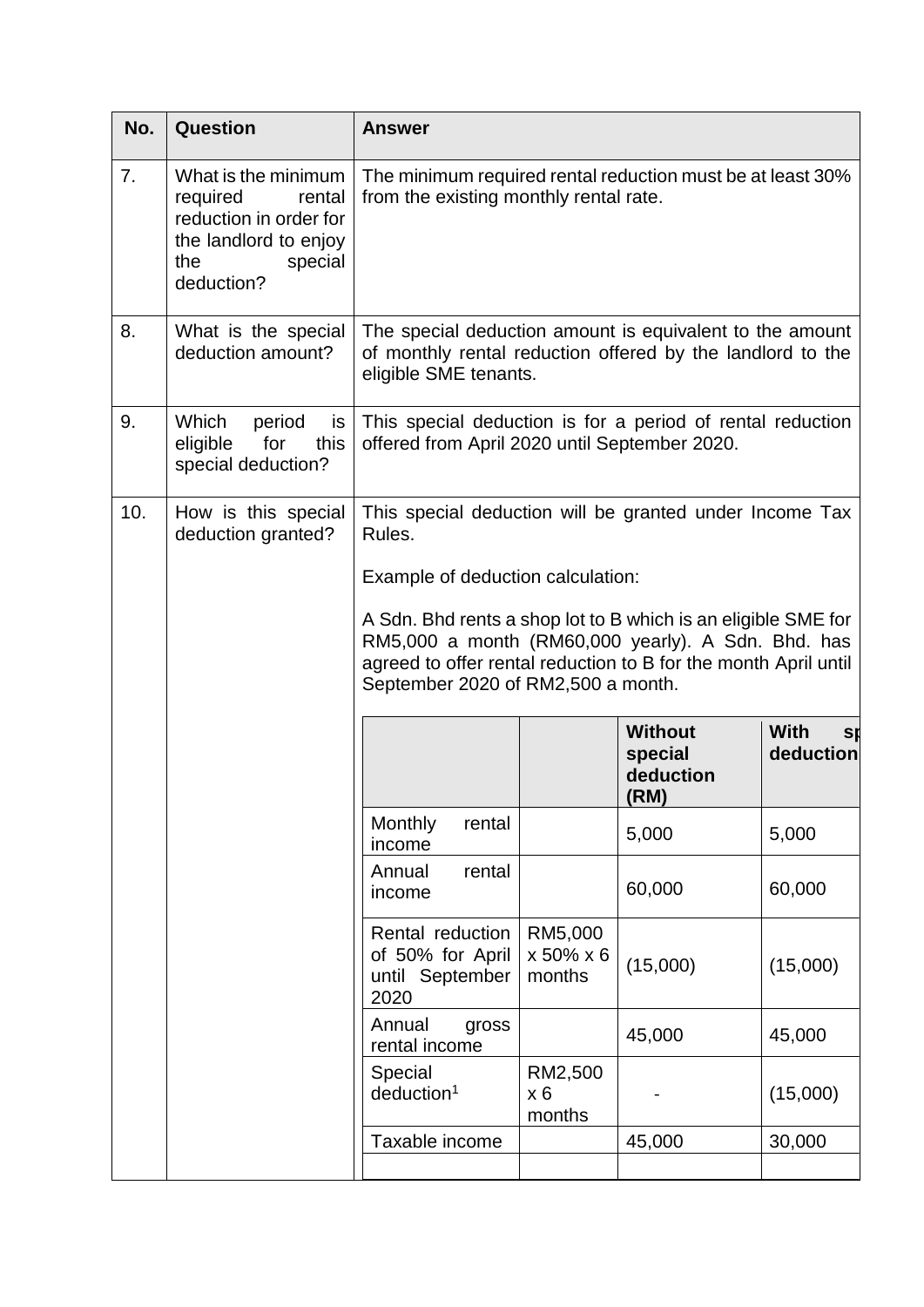| No. | Question                                                                                                                                                                                      | <b>Answer</b>                                                                                                                                                                                                                                                                                                                                                                                                 |                                                                                                                                                                                                                                                                                                      |                                                                                                      |       |  |  |  |  |  |  |  |  |  |
|-----|-----------------------------------------------------------------------------------------------------------------------------------------------------------------------------------------------|---------------------------------------------------------------------------------------------------------------------------------------------------------------------------------------------------------------------------------------------------------------------------------------------------------------------------------------------------------------------------------------------------------------|------------------------------------------------------------------------------------------------------------------------------------------------------------------------------------------------------------------------------------------------------------------------------------------------------|------------------------------------------------------------------------------------------------------|-------|--|--|--|--|--|--|--|--|--|
|     |                                                                                                                                                                                               | payable<br>Tax<br>@24%2                                                                                                                                                                                                                                                                                                                                                                                       |                                                                                                                                                                                                                                                                                                      | 10,800                                                                                               | 7,200 |  |  |  |  |  |  |  |  |  |
|     |                                                                                                                                                                                               | <sup>1</sup> Assuming no other allowable expenses<br><sup>2</sup> current corporate tax rate                                                                                                                                                                                                                                                                                                                  |                                                                                                                                                                                                                                                                                                      |                                                                                                      |       |  |  |  |  |  |  |  |  |  |
|     |                                                                                                                                                                                               | Total tax savings to be enjoyed by the landlord is as follows:                                                                                                                                                                                                                                                                                                                                                |                                                                                                                                                                                                                                                                                                      |                                                                                                      |       |  |  |  |  |  |  |  |  |  |
|     |                                                                                                                                                                                               | Tax savings = $RM10,800 - RM7,200$<br>$=$ RM3,600.                                                                                                                                                                                                                                                                                                                                                            |                                                                                                                                                                                                                                                                                                      |                                                                                                      |       |  |  |  |  |  |  |  |  |  |
|     |                                                                                                                                                                                               | For other taxpayers such as individuals, the tax savings is<br>according to the income tax bracket.                                                                                                                                                                                                                                                                                                           |                                                                                                                                                                                                                                                                                                      |                                                                                                      |       |  |  |  |  |  |  |  |  |  |
| 11. | lf<br>my<br>company<br>reduces the rental<br>amount at a different<br>rate every month,<br>my company<br>can<br>claim this<br>special<br>deduction?                                           |                                                                                                                                                                                                                                                                                                                                                                                                               | Yes, the company must ensure that the reduction amount<br>should not be less than 30% for each eligible month. If in<br>any of these eligible months, the rental reduction is less than<br>30%, then the company is not eligible to claim the special<br>deduction for that particular month/months. |                                                                                                      |       |  |  |  |  |  |  |  |  |  |
| 12. | received<br>L<br>have<br>rental payment for<br>months April until<br>September<br>2020<br>earlier this year. Can<br>still offer rental<br>reduction and claim<br>the<br>special<br>deduction? | Yes, for landlord that have received the rental payment for<br>April until September 2020 in advance, the landlord can still<br>offer rental reduction subject to the fulfilment of the<br>conditions.                                                                                                                                                                                                        |                                                                                                                                                                                                                                                                                                      |                                                                                                      |       |  |  |  |  |  |  |  |  |  |
| 13. | What<br>the<br>are<br>supporting<br>documents<br>required?                                                                                                                                    | The supporting documents required to be kept by the<br>taxpayers (landlords) who claim this special deduction are:<br>L.<br>ii.<br>iii.<br>iv.<br>* Information regarding registration of SME can be referred<br>at https://smereg.smecorp.gov.my or on the official website<br>of SME Corp Malaysia.<br>** To be provided in Working Sheet (HK) of Company Return<br>Form. Please refer to example attached. | Stamped tenancy agreement;<br>Rental income statement;<br>reduction methods**                                                                                                                                                                                                                        | SME Status Certificate issued by SME Corp.; *<br>Tenant's information, rental information and rental |       |  |  |  |  |  |  |  |  |  |